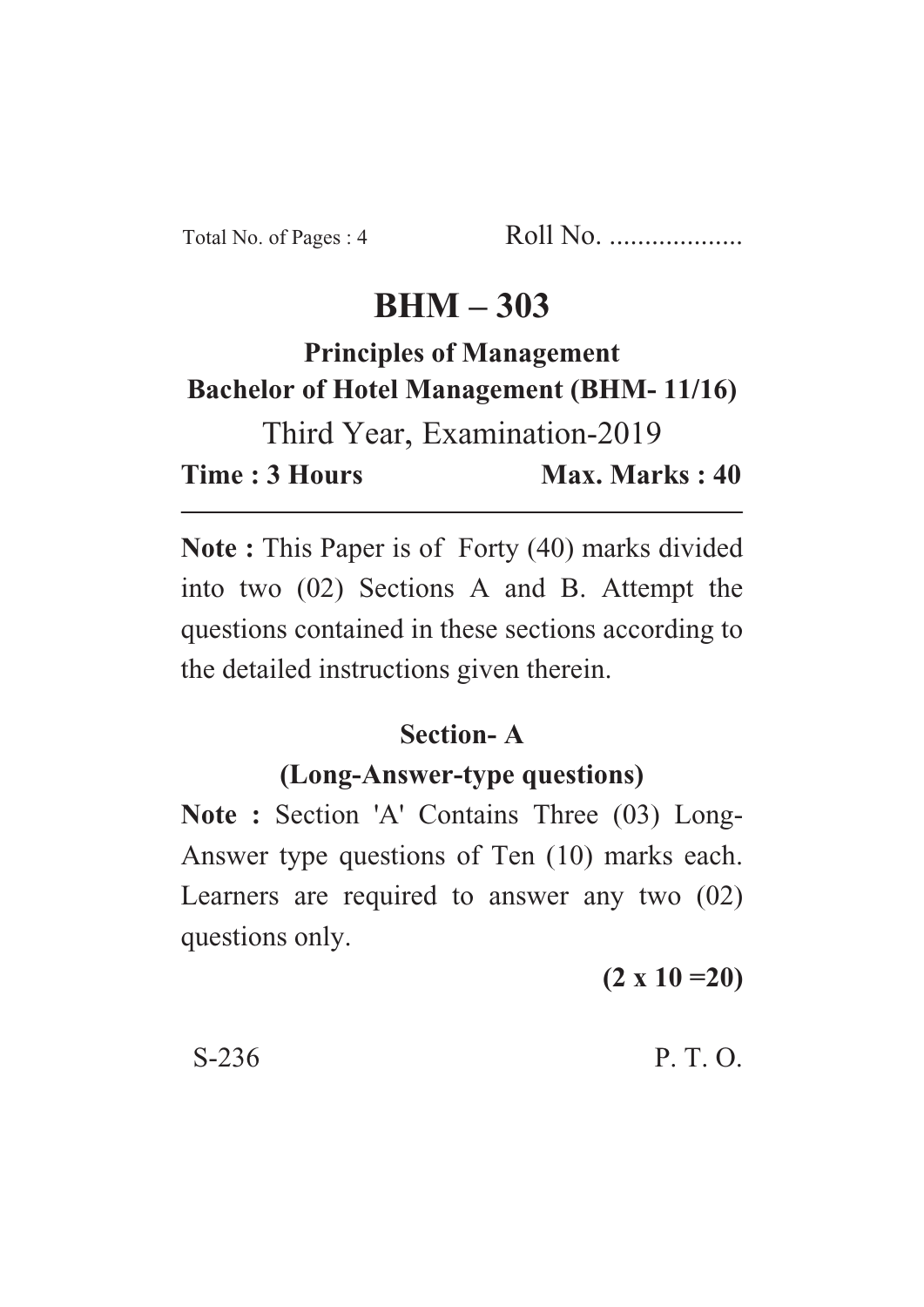- 1. Suppose you are working as a restaurant manager and there is a position of captain is vacant in your outlet? Which source of recruitment you will adopt and justify your reasons.
- 2. List out the objectives and importance of communication? Discuss principles of effective communication with examples.
- 3. Discuss the need for coordination in any organization operations? Explain types of coordination and techniques for effective coordination.

#### **Section - R**

## **(Short-Answer-Type questions)**

**(Short-Answer-Type questions) Note :** Section 'B' contains six (06) Short- answer type questions of Five (05) marks each.

S-236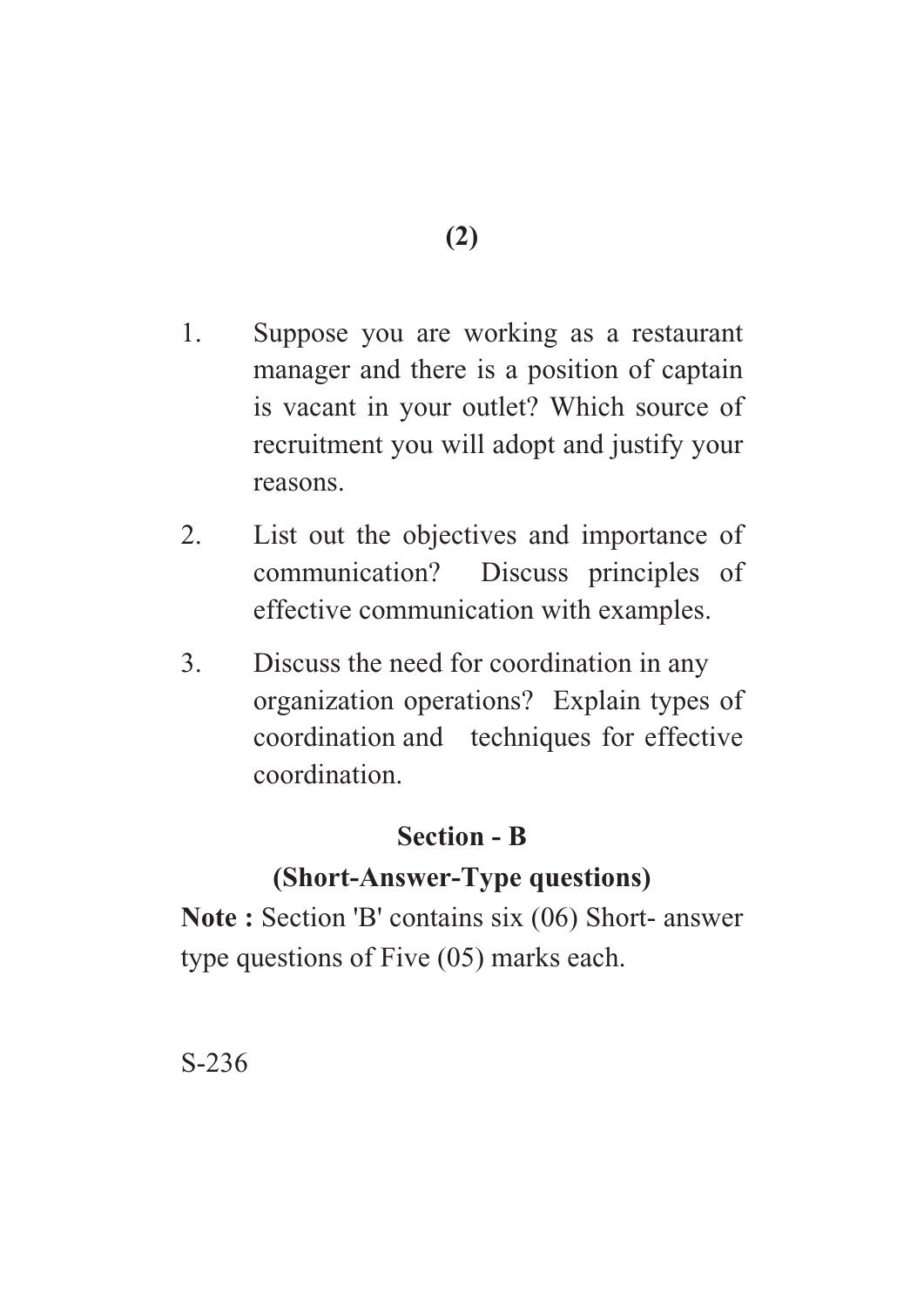Learners are required to answer any Four (04) questions only.

- (<sup>1</sup><br>1x5=20) 1. What do you mean by objectives? Explain process of management by objectives.
- 2. Discuss various methods of motivating employees in Indian hospitality sector.
- 3. Explain the following :
	- (A) Span of Control
	- (B) MBO
	- (C) Decentralization
	- (D) Job Enrichment
- 4. Explain the importance & need for staffing? List out the advantages of external source of recruitment.

S-236 P. T. O.